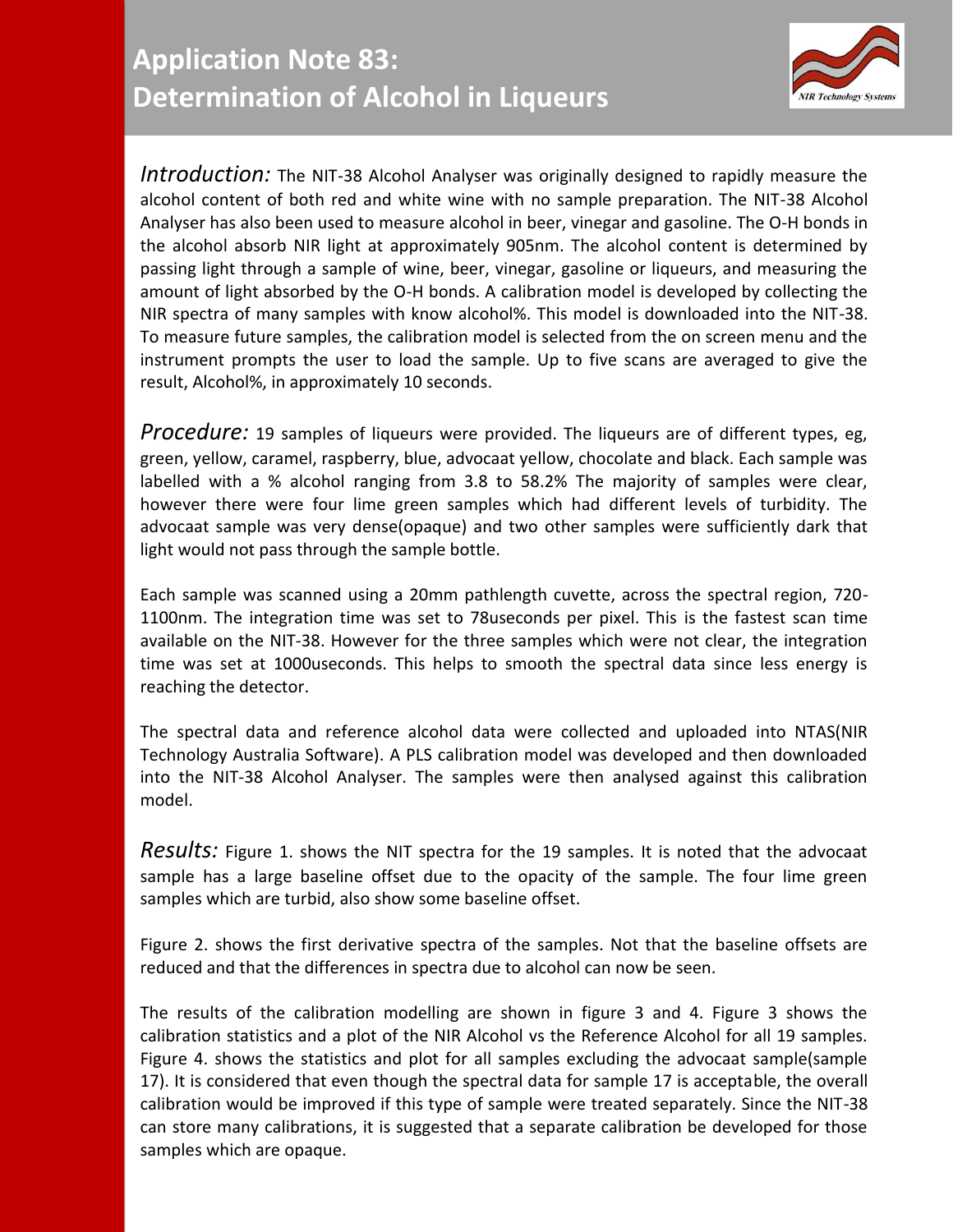Table 1. presents the calibration and the prediction data for these samples.

| <b>Calibration Model</b>  | <b>SEC</b> | $R^2$  | <b>SFP</b> | $R^2$  |
|---------------------------|------------|--------|------------|--------|
| All samples               | 0.34%      | 0.9992 | 0.6%       | 0.998  |
| <b>Excluding Advocaat</b> | 0.14%      | 0.9999 | 0.14%      | 0.9999 |

*Conclusion:* The results presented above illustrate the ability of the NIT-38 to measure alcohol in liqueurs. These results are typical of other alcohol applications, ie, wine, beer and vinegar.

The range of alcohol is very broad across these samples and it may be possible to improve the SEC and SEP by narrowing the ranges and setting up calibrations for different types of liqueurs, eg, clear samples, 4-15%, clear samples 15-30%, turbid samples, opaque samples. Unfortunately there are not enough samples to make these separation, at this time.



Figure 1. NIT Spectra of Liquor Samples.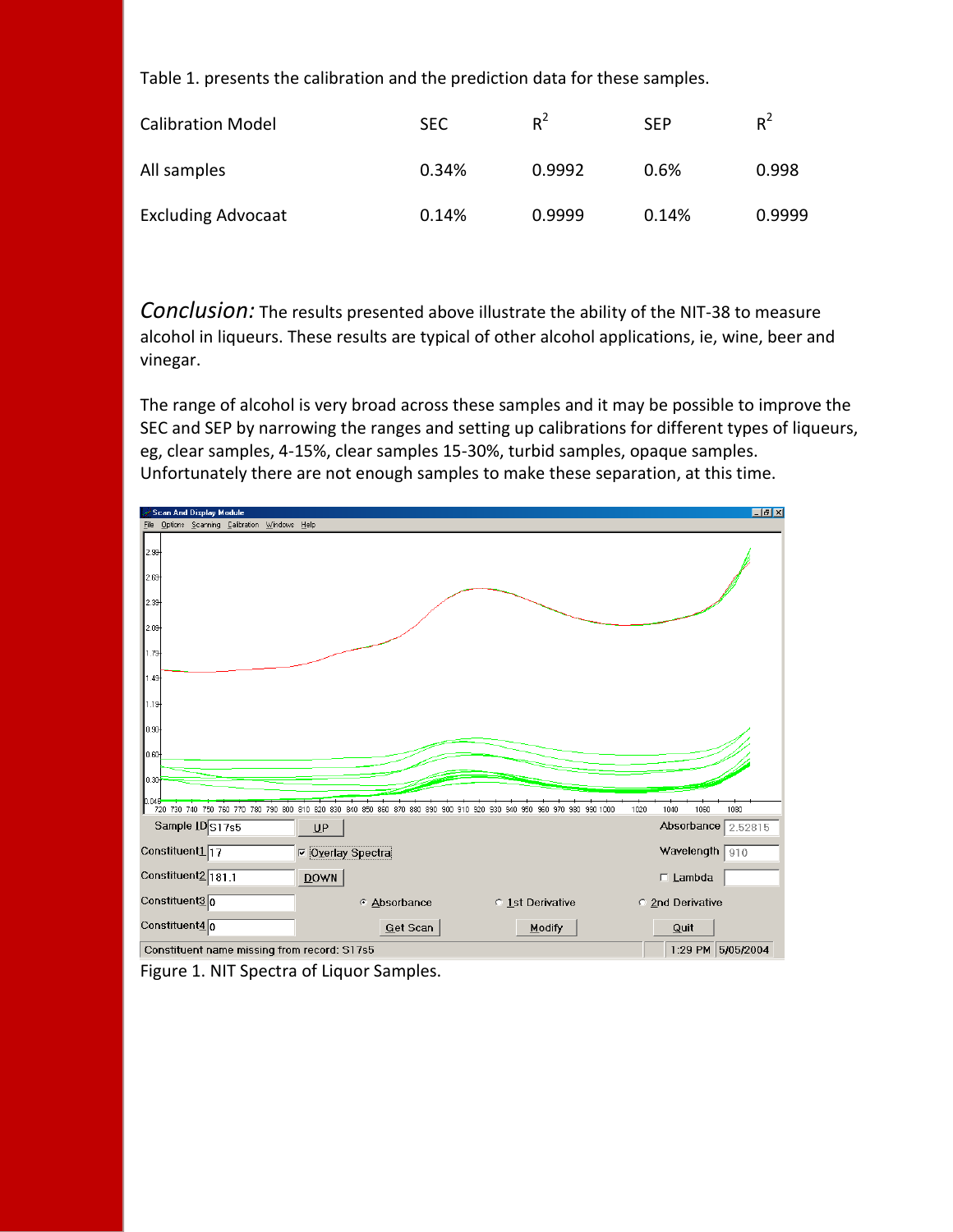

Figure 2. First Derivative Spectra of Liquor Samples.



Figure 3. Calibration Statistics and Plot for All Samples